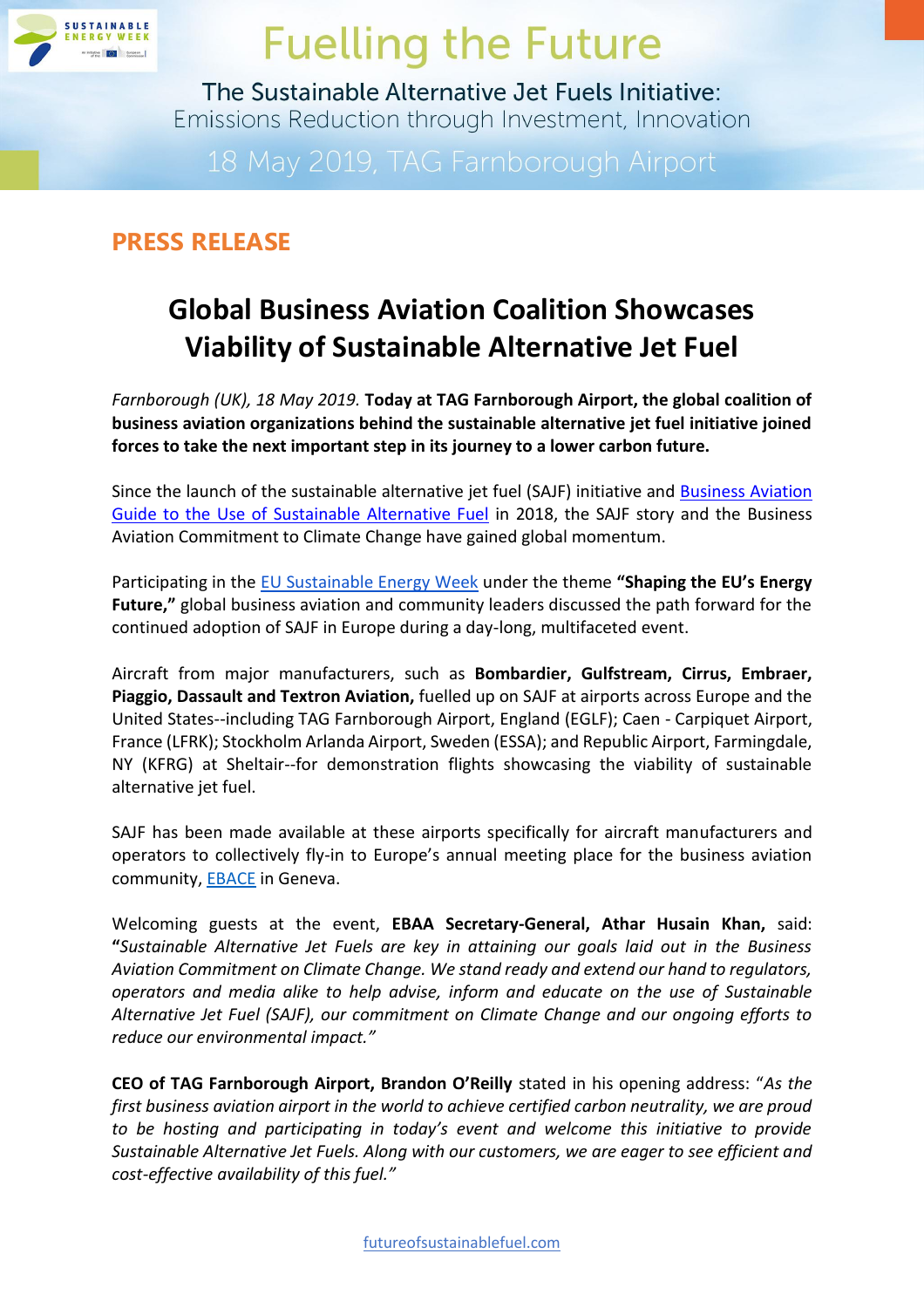

The Sustainable Alternative Jet Fuels Initiative: Emissions Reduction through Investment, Innovation

Also speaking at the event, **EUROCONTROL Director General, Eamonn Brennan,** added: "*Sustainable Aviation Fuels and airframe and engine technology improvements are key to aviation minimising its carbon footprint. Business aviation aircraft have no alternative to liquid fuel in the near and mid-term and in this regard SAF is the most promising near-term option. Already thousands of commercial flights have demonstrated that these fuels can work. The problem is, the cost of production is still too high for aircraft operators. The challenge of industry and above all governments is to establish clear long-term policy frameworks and find a way of funding transition costs of what is essentially a huge technological change in order to achieve the ICAO 2050 Vision for Sustainable Aviation Fuels."*

**The event clearly demonstrated three key points:**

- **SAJF is safe and does not impact aircraft performance.**
- **SAJF offers great impact and benefits to the airport and the community, including reduced particulate matter.**
- **SAJF reflects the commitment by business aviation to aircraft carbon reduction.**

**Kurt Edwards, IBAC Director General** remarked, "*Business aviation continues to show the world its commitment to mitigating its contribution to climate change. Fuelling the Future at Farnborough demonstrates the industry's strong interest in sustainable aviation fuel, an innovative technology available now. The initiative supports the 2009 Business Aviation Commitment on Climate Change and similar global efforts with other industry sectors and the International Civil Aviation Organization. Use of sustainable aviation fuels is a critical measure to address the global challenge of climate change."*

**Ed Bolen, NBAA President and CEO** commented: "*The business aviation community has a long and successful history of innovation when it comes to reducing the industry's carbon footprint. Sustainable Alternative Jet Fuels are a key element in this important effort, in Europe and beyond.*"

*"With shared urgency, virtually all sectors across civil aviation are identifying opportunities and creating new paths to lowering emissions, be it through developing more efficient products or adopting new ways of operating. Business aviation shares this same commitment, and SAJF, represents an available and tangible solution that can make a measurable and impactful difference right now,"* added **David Coleal, Chairman, GAMA Environment Committee and President, Bombardier Aviation***.*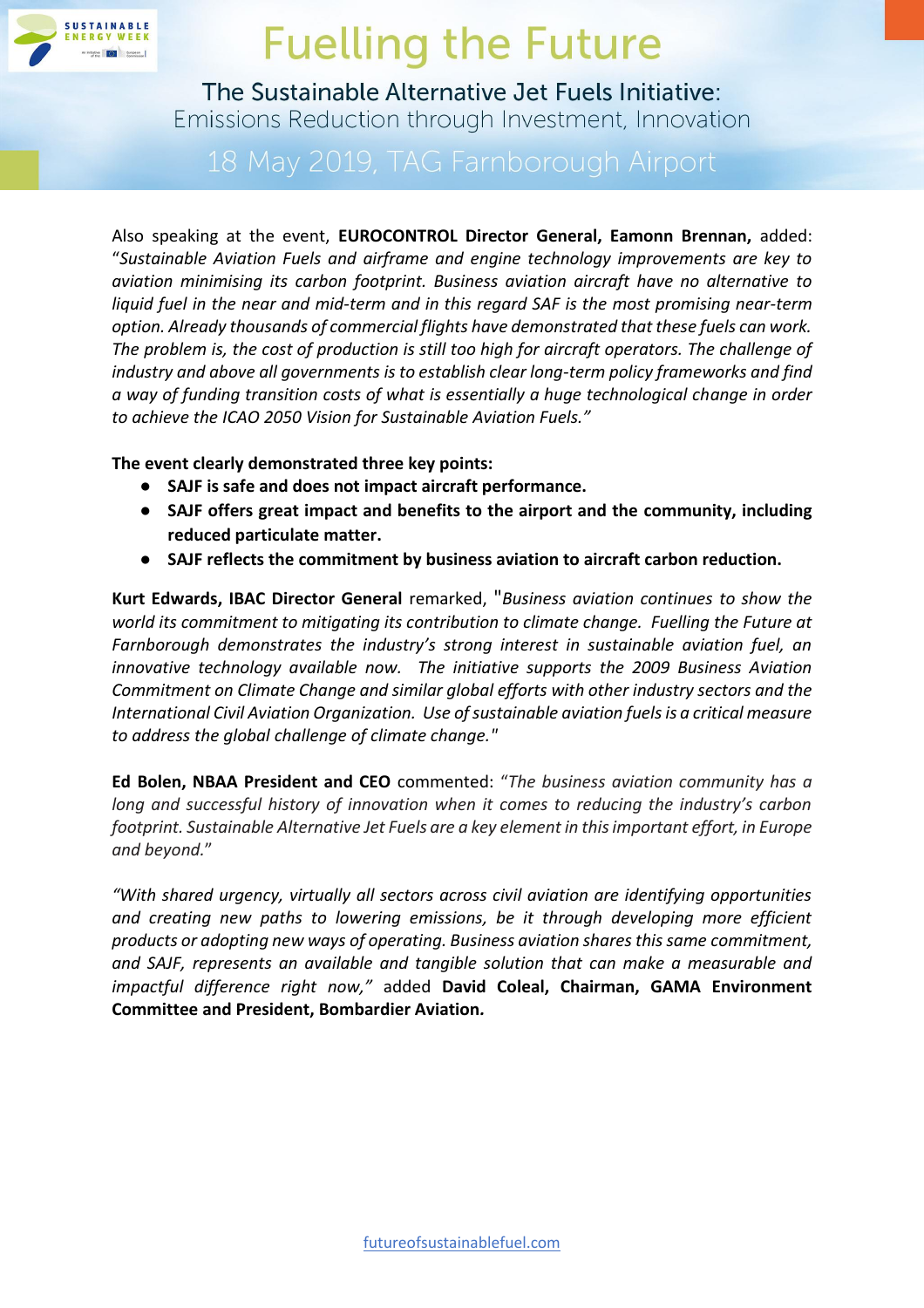

The Sustainable Alternative Jet Fuels Initiative: Emissions Reduction through Investment, Innovation

"*The Sustainable Alternative Jet Fuel (SAJF) message is being spread far and wide thanks to an ever-growing coalition of aviation business stakeholders. The National Air Transportation Association (NATA) and its members are proud to support efforts that demonstrate SAJF in practice and the commitment of our industry to corporate and environmental responsibility. Initiatives showcasing SAJF, like the launch of The Business Aviation Guide to the Use of Sustainable Alternative Jet Fuel, the Business Jets Fuel Green event in Van Nuys, the Fuelling the Future event in Farnborough, and the activities in Geneva at EBACE are greatly moving the needle for education and awareness. The focus now needs to be on making it easier for companies to produce SAJF to meet the demands of business jet owners. We urge our FBO and operator members worldwide to contact fuel suppliers and Original Equipment Manufacturers (OEMs) to answer any questions they may have regarding SAJF and to encourage its widespread use,"* said **Gary Dempsey, NATA President.**

**Guy Sawyer, Senior Director of Global Physical Operations in Aviation for World Fuel Services** said *"We were an early supporter of alternative fuel technology, and now an industry leader in promotion and distribution of SAJF. We invested early and continue our full support on SAJF to reduce CO2 emissions. While SAJF is new to business aviation, we all have a responsibility to help drive its acceptance and utilization. We wholeheartedly encourage the use of SAJF and believe the TAG Farnborough event will help its profile for the benefit of the industry and the world by reducing CO2 emissions and utilizing a sustainable fuel product."* "*Our industry's ambitious carbon reduction targets will only be achieved with support from across the entire supply chain. Initiatives like this give operators direct exposure to sustainable aviation fuel, helping us to overcome obstacles to its adoption. At Air BP we believe it is important to keep working with multiple suppliers, customers and partners, and using expertise from across BP's global organisation, to support the commercialisation of sustainable aviation fuel*" said **Irene Lores, Global sales and marketing director, general aviation, Air BP.**

**Manager of Alternative Fuels for Avfuel Corporation, Keith Sawyer** said, "*Avfuel is proud to support the SAJF initiative with supply at FRG for more sustainable transatlantic flights to EBACE. Our team is committed to helping the industry achieve its goals of carbon neutrality along with coalition organization leaders—and is pleased with the demonstrative progress that's been made this year to prove SAJF can become a viable option for the industry. To further this initiative, the Avfuel team's working to secure greater SAJF supply to champion one of the largest hurdles yet to the initiative—availability—along with securing operator commitments for SAJF to encourage production through greater demand.*"

Business aviation is stepping up to societal expectations around the world, and we call on policy-makers, business and community leaders in Europe to support the swift and ambitious deployment of sustainable alternative jet fuels.

-ENDS-